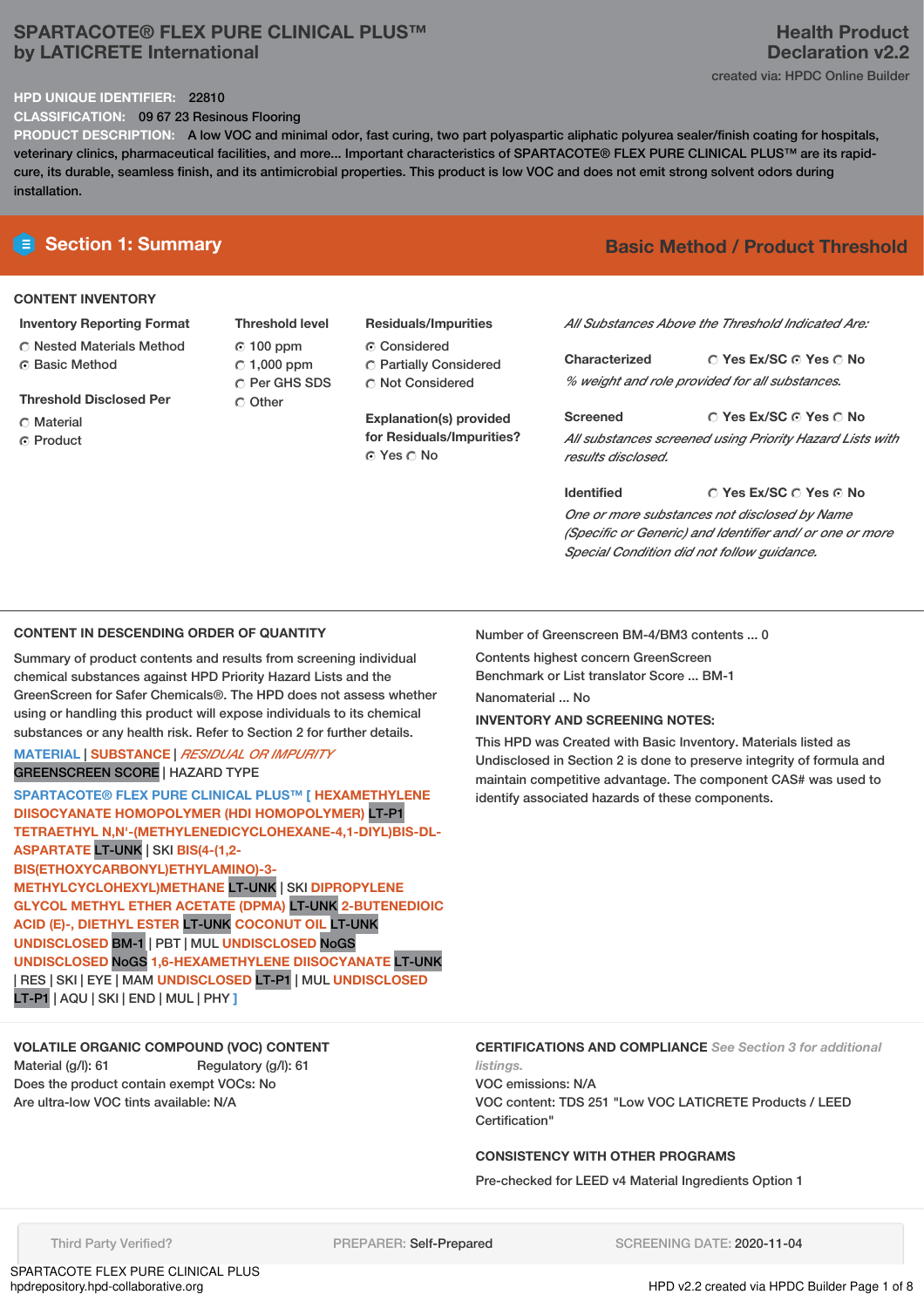Yes ⊙ No

VERIFIER: VERIFICATION #:

PUBLISHED DATE: 2020-11-04 EXPIRY DATE: 2023-11-04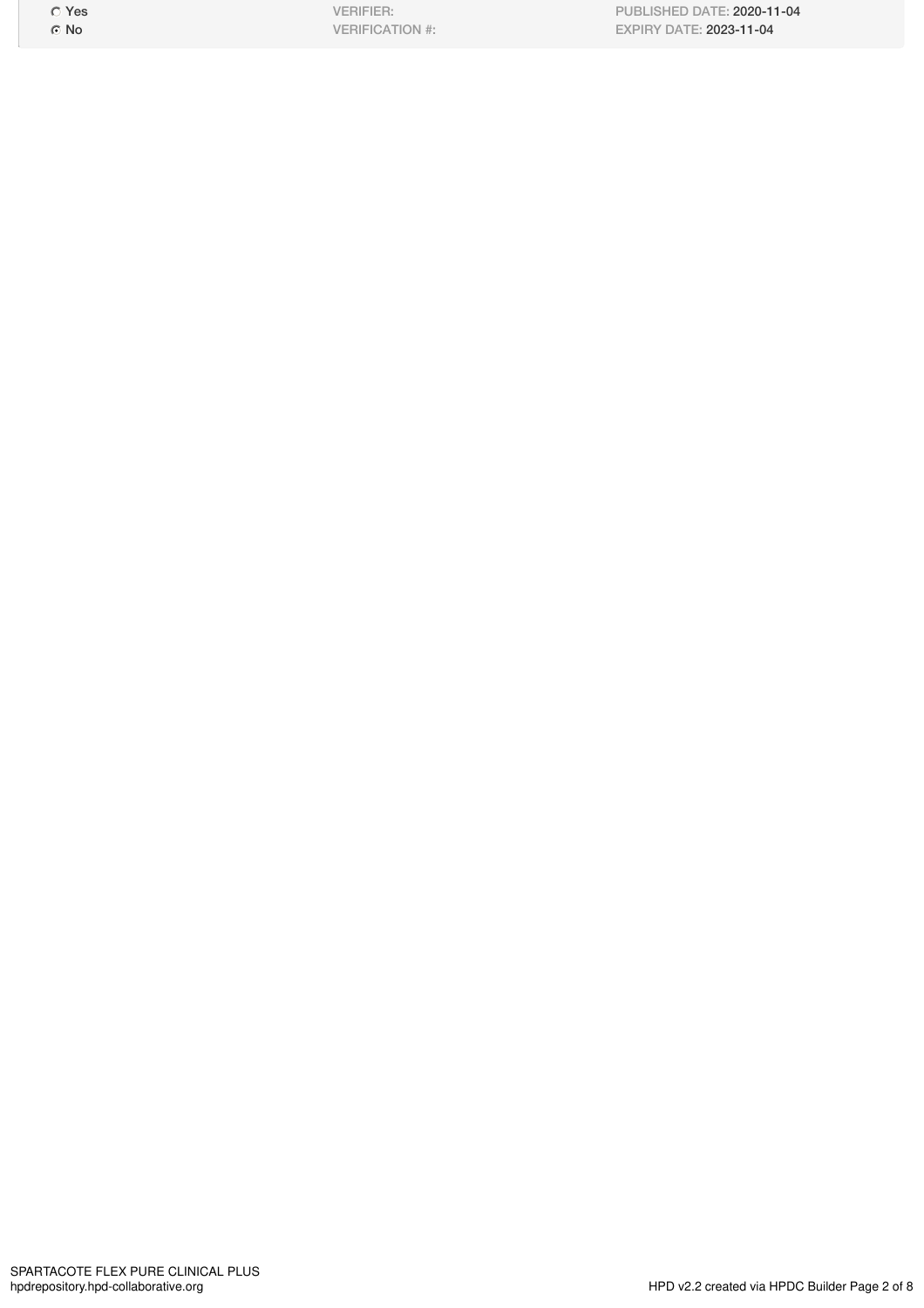This section lists contents in a product based on specific threshold(s) and reports detailed health information including hazards. This HPD uses the *inventory method indicated above, which is one of three possible methods:*

- *Basic Inventory method with Product-level threshold.*
- *Nested Material Inventory method with Product-level threshold*
- *Nested Material Inventory method with individual Material-level thresholds*

Definitions and requirements for the three inventory methods and requirements for each data field can be found in the HPD Open Standard version *2.2, available on the HPDC website at: [www.hpd-collaborative.org/hpd-2-2-standard](https://www.hpd-collaborative.org/hpd-2-2-standard)*

| <b>SPARTACOTE® FLEX PURE CLINICAL PLUS™</b>                               |                                                                                                                                    |                                            |                                          |                                                |
|---------------------------------------------------------------------------|------------------------------------------------------------------------------------------------------------------------------------|--------------------------------------------|------------------------------------------|------------------------------------------------|
| PRODUCT THRESHOLD: 100 ppm                                                |                                                                                                                                    |                                            | RESIDUALS AND IMPURITIES CONSIDERED: Yes |                                                |
| potentially greater than 100 ppm.                                         | RESIDUALS AND IMPURITIES NOTES: Residuals and impurities are measured by quantitative methods and are only displayed when they are |                                            |                                          |                                                |
|                                                                           | OTHER PRODUCT NOTES: See SDS at www.laticrete.com for occupational exposure information.                                           |                                            |                                          |                                                |
| <b>HEXAMETHYLENE DIISOCYANATE HOMOPOLYMER (HDI</b><br><b>HOMOPOLYMER)</b> |                                                                                                                                    |                                            |                                          | ID: 28182-81-2                                 |
|                                                                           | HAZARD SCREENING METHOD: Pharos Chemical and Materials Library                                                                     |                                            | HAZARD SCREENING DATE: 2020-11-04        |                                                |
| $\%$ : 38.0000 - 45.0000                                                  | <b>GS: LT-P1</b>                                                                                                                   | <b>RC:</b> None                            | NANO: No                                 | <b>SUBSTANCE ROLE: Activator</b>               |
| <b>HAZARD TYPE</b>                                                        | <b>AGENCY AND LIST TITLES</b>                                                                                                      |                                            | <b>WARNINGS</b>                          |                                                |
| None found                                                                |                                                                                                                                    |                                            |                                          | No warnings found on HPD Priority Hazard Lists |
|                                                                           | SUBSTANCE NOTES: The amount of this component may vary based on the plant of manufacture.                                          |                                            |                                          |                                                |
|                                                                           |                                                                                                                                    |                                            |                                          |                                                |
| <b>ASPARTATE</b>                                                          | TETRAETHYL N,N'-(METHYLENEDICYCLOHEXANE-4,1-DIYL)BIS-DL-                                                                           |                                            |                                          | ID: 136210-30-5                                |
|                                                                           | HAZARD SCREENING METHOD: Pharos Chemical and Materials Library                                                                     |                                            | HAZARD SCREENING DATE: 2020-11-04        |                                                |
| $\%$ : 30.0000 - 36.0000                                                  | <b>GS: LT-UNK</b>                                                                                                                  | <b>RC: None</b>                            | NANO: No                                 | SUBSTANCE ROLE: Curing agent                   |
| <b>HAZARD TYPE</b>                                                        | <b>AGENCY AND LIST TITLES</b>                                                                                                      | <b>WARNINGS</b>                            |                                          |                                                |
| <b>SKIN SENSITIZE</b>                                                     | EU - GHS (H-Statements)                                                                                                            | H317 - May cause an allergic skin reaction |                                          |                                                |
|                                                                           | SUBSTANCE NOTES: The amount of this component may vary based on the plant of manufacture.                                          |                                            |                                          |                                                |
|                                                                           |                                                                                                                                    |                                            |                                          |                                                |
| BIS(4-(1,2-BIS(ETHOXYCARBONYL)ETHYLAMINO)-3-<br>METHYLCYCLOHEXYL) METHANE |                                                                                                                                    |                                            |                                          | ID: 136210-32-7                                |
|                                                                           | HAZARD SCREENING METHOD: Pharos Chemical and Materials Library                                                                     | HAZARD SCREENING DATE: 2020-11-04          |                                          |                                                |
| %: 10.0000 - 15.0000                                                      | <b>GS: LT-UNK</b>                                                                                                                  | <b>RC: None</b>                            | NANO: No                                 | SUBSTANCE ROLE: Curing agent                   |
| <b>HAZARD TYPE</b>                                                        | <b>AGENCY AND LIST TITLES</b>                                                                                                      |                                            | <b>WARNINGS</b>                          |                                                |
| <b>SKIN SENSITIZE</b>                                                     | EU - GHS (H-Statements)                                                                                                            |                                            |                                          | H317 - May cause an allergic skin reaction     |
|                                                                           | SUBSTANCE NOTES: The amount of this component may vary based on the plant of manufacture.                                          |                                            |                                          |                                                |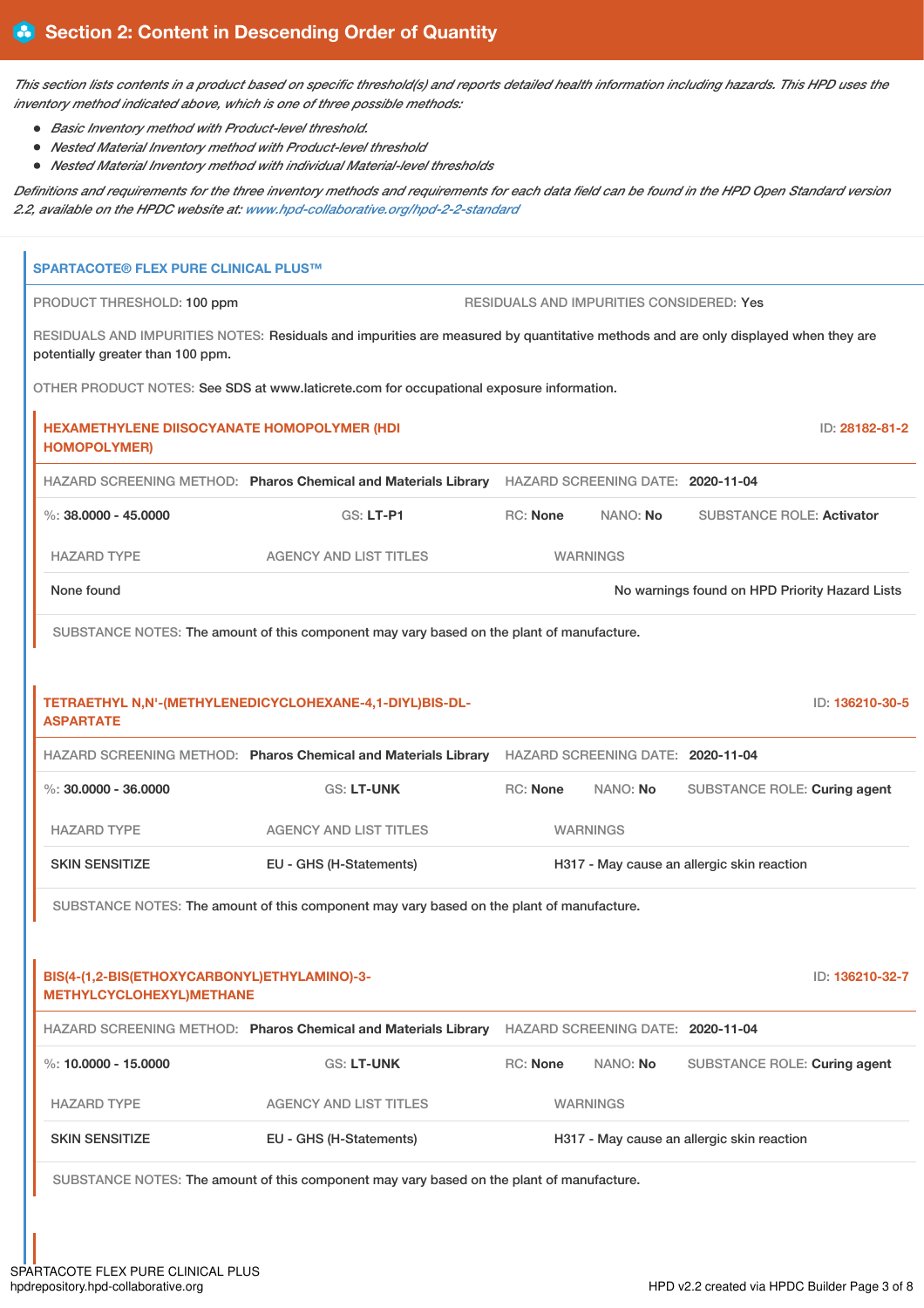| DIPROPYLENE GLYCOL METHYL ETHER ACETATE (DPMA) |                                                                                                                                                                                                                                                                    |                 |                            |                                                                                                             | ID: 88917-22-0                                          |
|------------------------------------------------|--------------------------------------------------------------------------------------------------------------------------------------------------------------------------------------------------------------------------------------------------------------------|-----------------|----------------------------|-------------------------------------------------------------------------------------------------------------|---------------------------------------------------------|
|                                                | HAZARD SCREENING METHOD: Pharos Chemical and Materials Library HAZARD SCREENING DATE: 2020-11-04                                                                                                                                                                   |                 |                            |                                                                                                             |                                                         |
| %: $8,0000 - 17,0000$                          | <b>GS: LT-UNK</b>                                                                                                                                                                                                                                                  | RC: None        | NANO: No                   |                                                                                                             | <b>SUBSTANCE ROLE: Solvent</b>                          |
| <b>HAZARD TYPE</b>                             | <b>AGENCY AND LIST TITLES</b>                                                                                                                                                                                                                                      |                 | <b>WARNINGS</b>            |                                                                                                             |                                                         |
| None found                                     |                                                                                                                                                                                                                                                                    |                 |                            |                                                                                                             | No warnings found on HPD Priority Hazard Lists          |
|                                                | SUBSTANCE NOTES: The amount of this component may vary based on the plant of manufacture.                                                                                                                                                                          |                 |                            |                                                                                                             |                                                         |
|                                                |                                                                                                                                                                                                                                                                    |                 |                            |                                                                                                             |                                                         |
| 2-BUTENEDIOIC ACID (E)-, DIETHYL ESTER         |                                                                                                                                                                                                                                                                    |                 |                            |                                                                                                             | ID: 623-91-6                                            |
|                                                | HAZARD SCREENING METHOD: Pharos Chemical and Materials Library HAZARD SCREENING DATE: 2020-11-04                                                                                                                                                                   |                 |                            |                                                                                                             |                                                         |
| %: $2.0000 - 5.0000$                           | <b>GS: LT-UNK</b>                                                                                                                                                                                                                                                  | <b>RC: None</b> | NANO: No                   |                                                                                                             | <b>SUBSTANCE ROLE: Defoamer</b>                         |
| <b>HAZARD TYPE</b>                             | <b>AGENCY AND LIST TITLES</b>                                                                                                                                                                                                                                      |                 | <b>WARNINGS</b>            |                                                                                                             |                                                         |
| None found                                     |                                                                                                                                                                                                                                                                    |                 |                            |                                                                                                             | No warnings found on HPD Priority Hazard Lists          |
|                                                | SUBSTANCE NOTES: The amount of this component may vary based on the plant of manufacture.                                                                                                                                                                          |                 |                            |                                                                                                             |                                                         |
|                                                |                                                                                                                                                                                                                                                                    |                 |                            |                                                                                                             |                                                         |
| <b>COCONUT OIL</b>                             |                                                                                                                                                                                                                                                                    |                 |                            |                                                                                                             | ID: 8001-31-8                                           |
|                                                | HAZARD SCREENING METHOD: Pharos Chemical and Materials Library HAZARD SCREENING DATE: 2020-11-04                                                                                                                                                                   |                 |                            |                                                                                                             |                                                         |
| %: $1.0000 - 3.0000$                           | <b>GS: LT-UNK</b>                                                                                                                                                                                                                                                  |                 |                            |                                                                                                             | RC: None NANO: No SUBSTANCE ROLE: Processing regulator  |
| <b>HAZARD TYPE</b>                             | <b>AGENCY AND LIST TITLES</b>                                                                                                                                                                                                                                      |                 | <b>WARNINGS</b>            |                                                                                                             |                                                         |
| None found                                     |                                                                                                                                                                                                                                                                    |                 |                            |                                                                                                             | No warnings found on HPD Priority Hazard Lists          |
|                                                | SUBSTANCE NOTES: The amount of this component may vary based on the plant of manufacture.                                                                                                                                                                          |                 |                            |                                                                                                             |                                                         |
|                                                |                                                                                                                                                                                                                                                                    |                 |                            |                                                                                                             |                                                         |
| <b>UNDISCLOSED</b>                             |                                                                                                                                                                                                                                                                    |                 |                            |                                                                                                             |                                                         |
|                                                | HAZARD SCREENING METHOD: Pharos Chemical and Materials Library HAZARD SCREENING DATE: 2020-11-04                                                                                                                                                                   |                 |                            |                                                                                                             |                                                         |
| %: $1.0000 - 1.5000$                           | <b>GS: BM-1</b>                                                                                                                                                                                                                                                    |                 |                            |                                                                                                             | RC: None NANO: No SUBSTANCE ROLE: Heat or UV stabilizer |
| <b>HAZARD TYPE</b>                             | <b>AGENCY AND LIST TITLES</b>                                                                                                                                                                                                                                      |                 | <b>WARNINGS</b>            |                                                                                                             |                                                         |
| <b>PBT</b>                                     | <b>EC - CEPA DSL</b>                                                                                                                                                                                                                                               |                 |                            | Persistent, Bioaccumulative and inherently Toxic (PBiTE)<br>to the Environment (based on aquatic organisms) |                                                         |
| <b>MULTIPLE</b>                                | German FEA - Substances Hazardous to<br>Waters                                                                                                                                                                                                                     |                 | Class 2 - Hazard to Waters |                                                                                                             |                                                         |
|                                                | SUBSTANCE NOTES: The amount of this component may vary based on the plant of manufacture. This product is shown as undisclosed to<br>preserve integrity of formula and maintain competitive advantage. The component CAS# was used to identify associated hazards. |                 |                            |                                                                                                             |                                                         |
| <b>UNDISCLOSED</b>                             |                                                                                                                                                                                                                                                                    |                 |                            |                                                                                                             |                                                         |
|                                                | HAZARD SCREENING METHOD: Pharos Chemical and Materials Library                                                                                                                                                                                                     |                 |                            | HAZARD SCREENING DATE: 2020-11-04                                                                           |                                                         |
| $\%$ : 0.5000 - 1.0000                         | <b>GS: NoGS</b>                                                                                                                                                                                                                                                    | RC: None        |                            |                                                                                                             | NANO: No SUBSTANCE ROLE: Heat or UV stabilizer          |
|                                                |                                                                                                                                                                                                                                                                    |                 |                            |                                                                                                             |                                                         |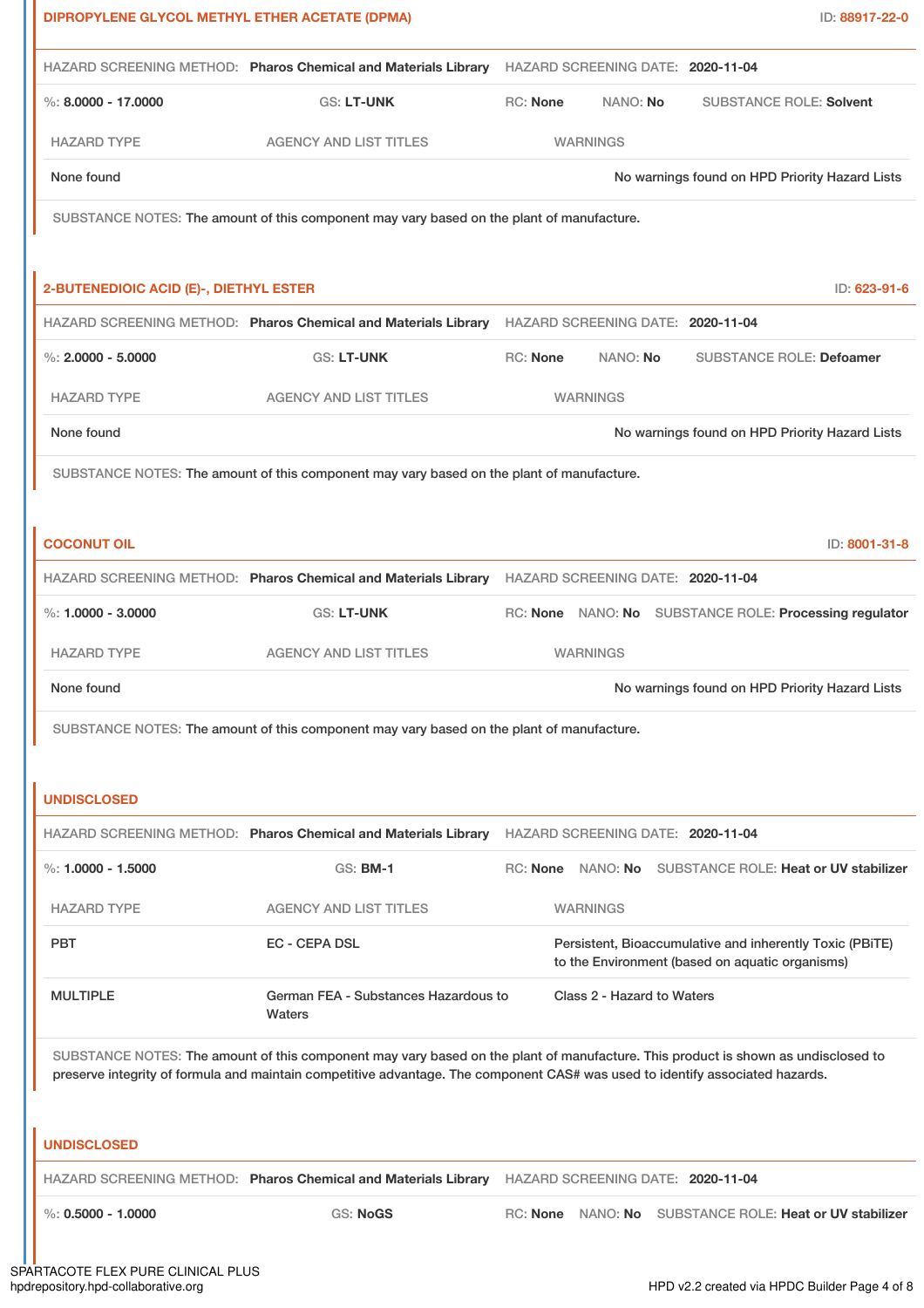SUBSTANCE NOTES: The amount of this component may vary based on the plant of manufacture. This product is shown as undisclosed to preserve integrity of formula and maintain competitive advantage. The component CAS# was used to identify associated hazards.

### **UNDISCLOSED**

|                      | HAZARD SCREENING METHOD: Pharos Chemical and Materials Library | HAZARD SCREENING DATE: 2020-11-04 |                 |                                                |
|----------------------|----------------------------------------------------------------|-----------------------------------|-----------------|------------------------------------------------|
| %: $0.5000 - 1.0000$ | <b>GS: NoGS</b>                                                | RC: None                          |                 | NANO: No SUBSTANCE ROLE: Heat or UV stabilizer |
| <b>HAZARD TYPE</b>   | AGENCY AND LIST TITLES                                         |                                   | <b>WARNINGS</b> |                                                |
| None found           |                                                                |                                   |                 | No warnings found on HPD Priority Hazard Lists |

SUBSTANCE NOTES: The amount of this component may vary based on the plant of manufacture. This product is shown as undisclosed to preserve integrity of formula and maintain competitive advantage. The component CAS# was used to identify associated hazards.

### **1,6-HEXAMETHYLENE DIISOCYANATE** ID: **822-06-0**

|                        | HAZARD SCREENING METHOD: Pharos Chemical and Materials Library | HAZARD SCREENING DATE: 2020-11-04                                                   |  |  |
|------------------------|----------------------------------------------------------------|-------------------------------------------------------------------------------------|--|--|
| %: $0.2000 - 0.4000$   | <b>GS: LT-UNK</b>                                              | RC: None<br>NANO: No<br><b>SUBSTANCE ROLE: Activator</b>                            |  |  |
| <b>HAZARD TYPE</b>     | <b>AGENCY AND LIST TITLES</b>                                  | <b>WARNINGS</b>                                                                     |  |  |
| <b>RESPIRATORY</b>     | AOEC - Asthmagens                                              | Asthmagen (G) - generally accepted                                                  |  |  |
| <b>SKIN IRRITATION</b> | EU - GHS (H-Statements)                                        | H315 - Causes skin irritation                                                       |  |  |
| <b>SKIN SENSITIZE</b>  | EU - GHS (H-Statements)                                        | H317 - May cause an allergic skin reaction                                          |  |  |
| <b>EYE IRRITATION</b>  | EU - GHS (H-Statements)                                        | H319 - Causes serious eye irritation                                                |  |  |
| <b>MAMMALIAN</b>       | EU - GHS (H-Statements)                                        | H331 - Toxic if inhaled                                                             |  |  |
| <b>RESPIRATORY</b>     | EU - GHS (H-Statements)                                        | H334 - May cause allergy or asthma symptoms or<br>breathing difficulties if inhaled |  |  |
| <b>RESPIRATORY</b>     | <b>MAK</b>                                                     | Sensitizing Substance Sah - Danger of airway & skin<br>sensitization                |  |  |

SUBSTANCE NOTES: The amount of this component may vary based on the plant of manufacture.

# **UNDISCLOSED** HAZARD SCREENING METHOD: **Pharos Chemical and Materials Library** HAZARD SCREENING DATE: **2020-11-04** %: **0.1000 - 0.2000** GS: **LT-P1** RC: **None** NANO: **No** SUBSTANCE ROLE: **Heat or UV stabilizer** HAZARD TYPE **AGENCY AND LIST TITLES** WARNINGS MULTIPLE German FEA - Substances Hazardous to Waters Class 2 - Hazard to Waters

SUBSTANCE NOTES: The amount of this component may vary based on the plant of manufacture. This product is shown as undisclosed to preserve integrity of formula and maintain competitive advantage. The component CAS# was used to identify associated hazards.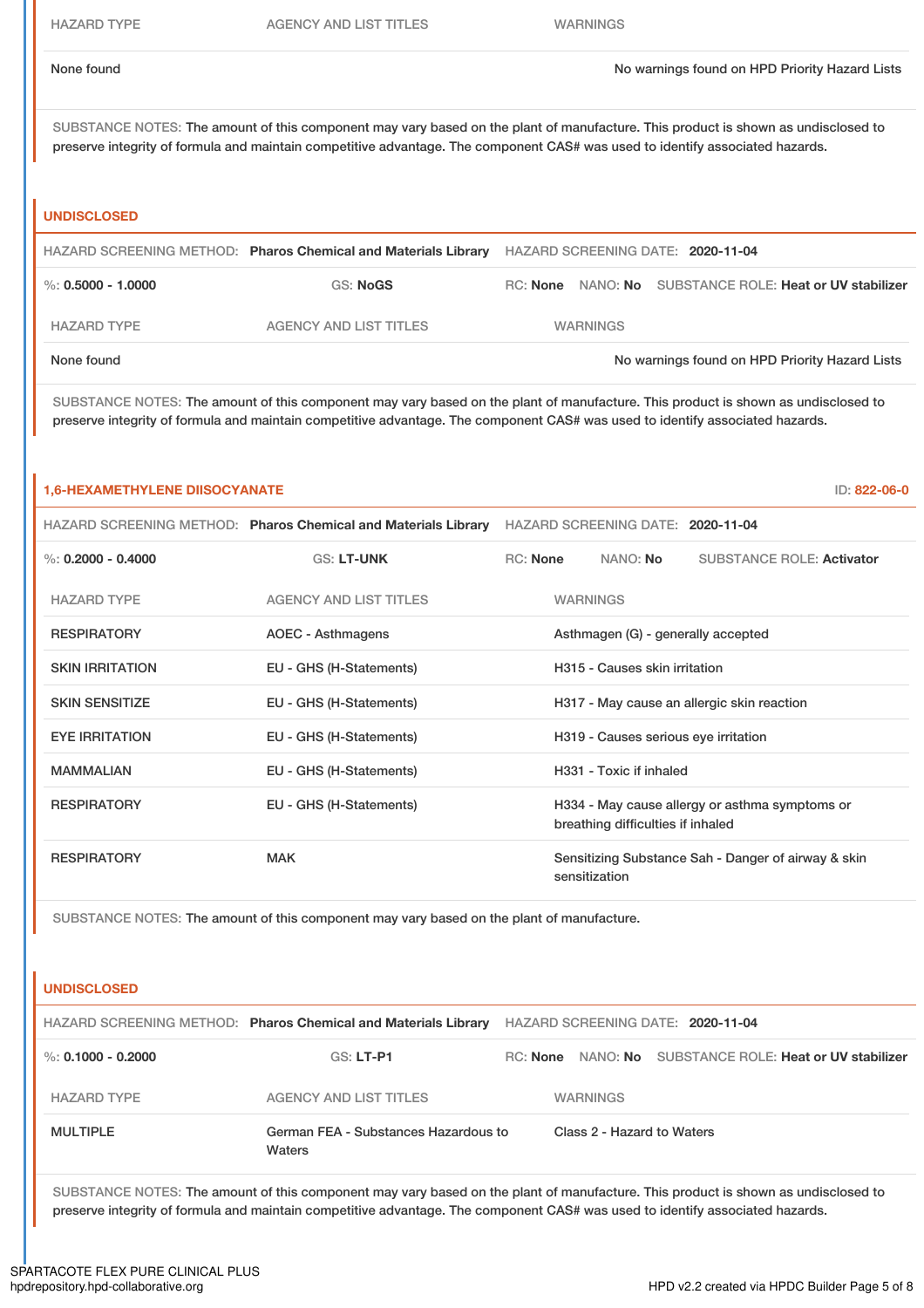## **UNDISCLOSED**

|                            | HAZARD SCREENING METHOD: Pharos Chemical and Materials Library | HAZARD SCREENING DATE: 2020-11-04 |                                                |                                      |                                                             |
|----------------------------|----------------------------------------------------------------|-----------------------------------|------------------------------------------------|--------------------------------------|-------------------------------------------------------------|
| %: $0.0500 - 0.2000$       | <b>GS: LT-P1</b>                                               | RC: None                          |                                                | NANO: <b>No</b>                      | SUBSTANCE ROLE: Biocide                                     |
| <b>HAZARD TYPE</b>         | <b>AGENCY AND LIST TITLES</b>                                  |                                   | <b>WARNINGS</b>                                |                                      |                                                             |
| <b>ACUTE AQUATIC</b>       | EU - GHS (H-Statements)                                        |                                   |                                                | H400 - Very toxic to aquatic life    |                                                             |
| <b>CHRON AQUATIC</b>       | EU - GHS (H-Statements)                                        |                                   |                                                |                                      | H410 - Very toxic to aquatic life with long lasting effects |
| <b>SKIN IRRITATION</b>     | EU - GHS (H-Statements)                                        |                                   | H314 - Causes severe skin burns and eye damage |                                      |                                                             |
| <b>ENDOCRINE</b>           | <b>TEDX - Potential Endocrine Disruptors</b>                   |                                   |                                                | <b>Potential Endocrine Disruptor</b> |                                                             |
| <b>MULTIPLE</b>            | German FEA - Substances Hazardous to<br>Waters                 |                                   |                                                | Class 3 - Severe Hazard to Waters    |                                                             |
| PHYSICAL HAZARD (REACTIVE) | EU - GHS (H-Statements)                                        |                                   |                                                | H272 - May intensify fire; oxidiser  |                                                             |

SUBSTANCE NOTES: The amount of this component may vary based on the plant of manufacture. This product is shown as undisclosed to preserve integrity of formula and maintain competitive advantage. The component CAS# was used to identify associated hazards.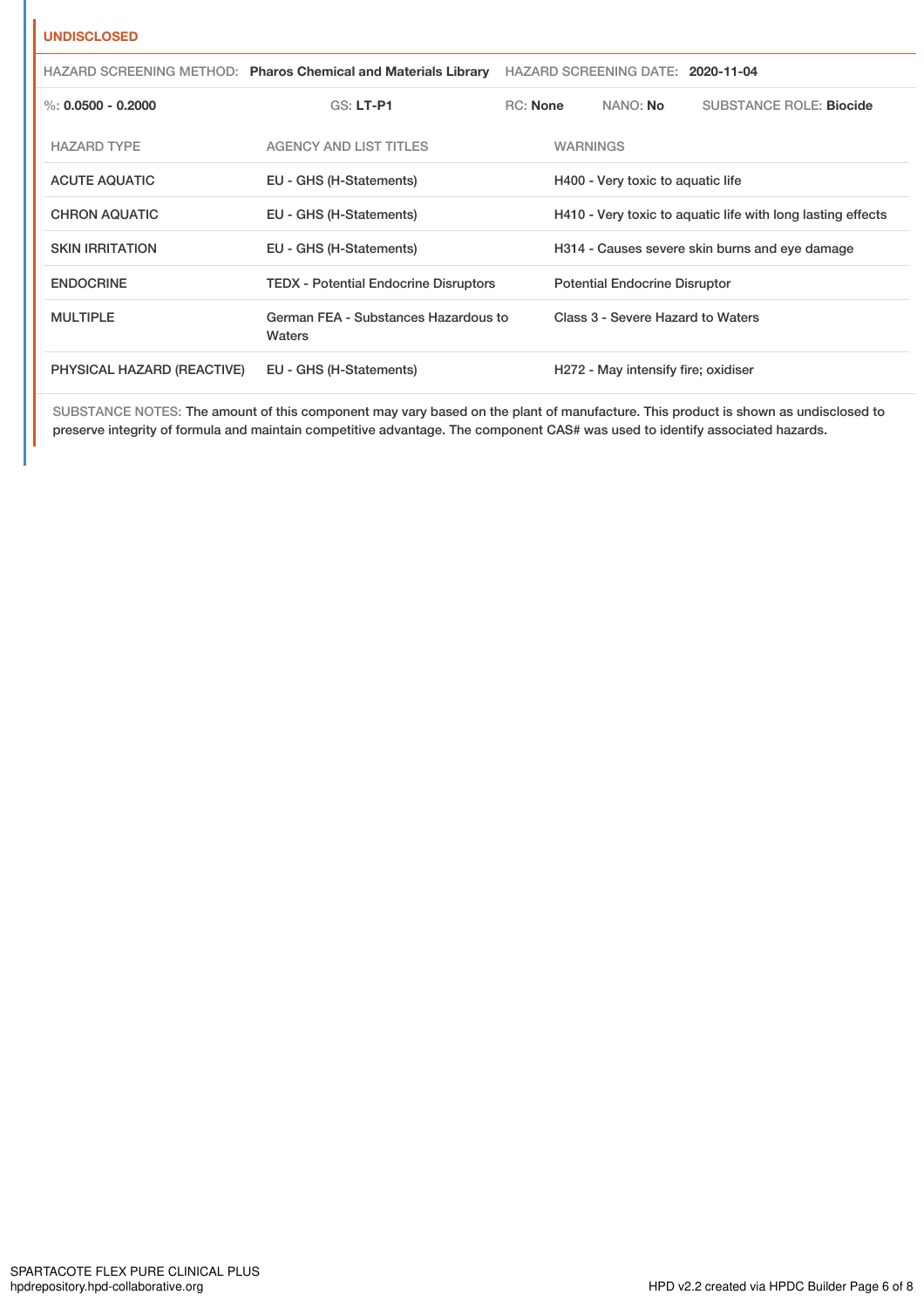This section lists applicable certification and standards compliance information for VOC emissions and VOC content. Other types of health or *environmental performance testing or certifications completed for the product may be provided.*

| <b>VOC EMISSIONS</b>                                                                                                                                                                                                  | N/A                                                                                                             |                     |                                    |  |  |  |
|-----------------------------------------------------------------------------------------------------------------------------------------------------------------------------------------------------------------------|-----------------------------------------------------------------------------------------------------------------|---------------------|------------------------------------|--|--|--|
| <b>CERTIFYING PARTY: Self-declared</b><br><b>APPLICABLE FACILITIES: Applies to All Facilities.</b><br><b>CERTIFICATE URL:</b>                                                                                         | <b>ISSUE DATE: 2020-10-</b><br>12                                                                               | <b>EXPIRY DATE:</b> | <b>CERTIFIER OR LAB: LATICRETE</b> |  |  |  |
|                                                                                                                                                                                                                       | CERTIFICATION AND COMPLIANCE NOTES: SPARTACOTE® FLEX PURE CLINICAL PLUS™ has not been tested for VOC emissions. |                     |                                    |  |  |  |
| <b>VOC CONTENT</b>                                                                                                                                                                                                    | TDS 251 "Low VOC LATICRETE Products / LEED Certification"                                                       |                     |                                    |  |  |  |
|                                                                                                                                                                                                                       |                                                                                                                 |                     |                                    |  |  |  |
| CERTIFYING PARTY: Self-declared<br><b>APPLICABLE FACILITIES: Applies to All Facilities</b><br><b>CERTIFICATE URL:</b><br>https://cdn.laticrete.com/~/media/support-and-<br>downloads/technical-datasheets/tds251.ashx | <b>ISSUE DATE: 2020-08-</b><br>12                                                                               | <b>EXPIRY DATE:</b> | <b>CERTIFIER OR LAB: LATICRETE</b> |  |  |  |

# **Section 4: Accessories**

This section lists related products or materials that the manufacturer requires or recommends for installation (such as adhesives or fasteners). maintenance, cleaning, or operations. For information relating to the contents of these related products, refer to their applicable Health Product *Declarations, if available.*

No accessories are required for this product.

# **Section 5: General Notes**

SPARTACOTE® FLEX PURE CLINICAL PLUS™ meets the Living Building Challenge v4.0 requirement that the product does not contain any of the Red Listed Materials or Chemicals. Specifically, SPARTACOTE FLEX PURE CLINICAL PLUS does not contain the following: Antimicrobials (marketed with a health claim) •Alkylphenols and related compounds •Asbestos •Bisphenol A (BPA) and structural analogues •California Banned Solvents •Chlorinated Polymers, including Chlorinated polyethylene (CPE), Chlorinated Polyvinyl Chloride (CPVC), Chloroprene (neoprene monomer), Chlorosulfonated polyethylene (CSPE), Polyvinylidiene chloride (PVDC), and Polyvinyl Chloride (PVC) •Chlorobenzenes •Chlorofluorocarbons (CFCs) & Hydrochlorofluorocarbons (HCFCs) •Formaldehyde (added) • Monomeric, polymeric and organo-phosphate halogenated flame retardants (HFRs) •Organotin Compounds •Perfluorinated Compounds (PFCs) •Phthalates (orthophthalates) •Polychlorinated Biphenyls (PCBs) •Polycyclic Aromatic Hydrocarbons (PAH) •Short-Chain and Medium-Chain Chlorinated Paraffins •Toxic Heavy Metals - Arsenic, Cadmium, Chromium, Lead (added), and Mercury •Wood treatments containing Creosote, Arsenic or Pentachlorophenol. See Section 1 for Volatile Organic Compounds (VOC) (wet applied products) information.